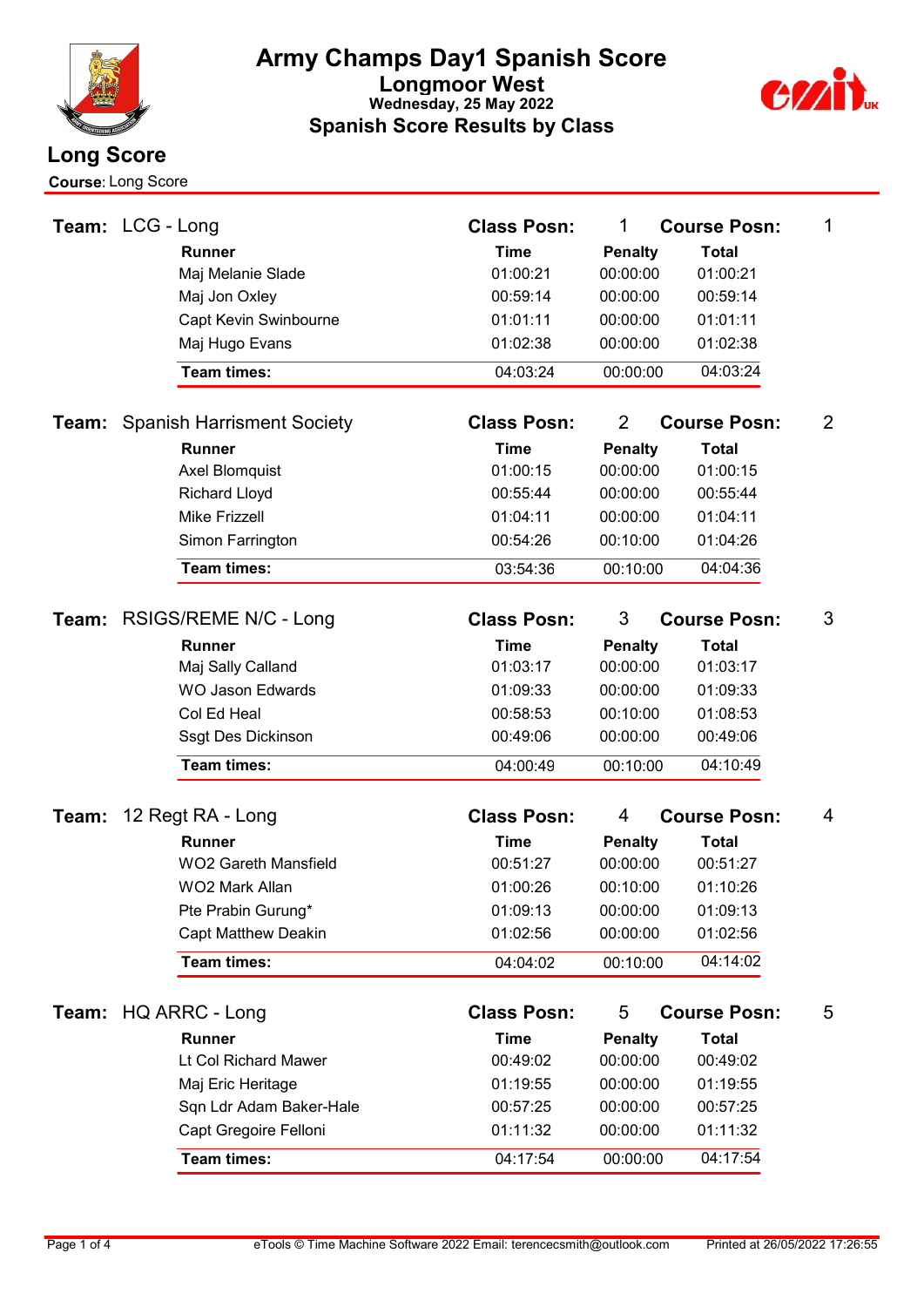



|       | <b>Course: Long Score</b>         |                                      |                |                     |    |
|-------|-----------------------------------|--------------------------------------|----------------|---------------------|----|
|       | <b>Team: 3 Regt AAC - Long</b>    | <b>Class Posn:</b>                   | 6              | <b>Course Posn:</b> | 6  |
|       | <b>Runner</b>                     | <b>Time</b>                          | <b>Penalty</b> | <b>Total</b>        |    |
|       | Captain Gareth Radcliffe          | 00:51:13                             | 00:00:00       | 00:51:13            |    |
|       | SSgt Luke Williamson              | 01:03:59                             | 00:00:00       | 01:03:59            |    |
|       | Sgt Aaron Granham                 | 00:52:15                             | 00:00:00       | 00:52:15            |    |
|       | <b>LCpl Toby Tibbitts</b>         | 01:34:51                             | 00:00:00       | 01:34:51            |    |
|       | Team times:                       | 04:22:18                             | 00:00:00       | 04:22:18            |    |
|       | <b>Team:</b> Army HQ - Long       | <b>Class Posn:</b><br>$\overline{7}$ |                | <b>Course Posn:</b> | 7  |
|       | <b>Runner</b>                     | <b>Time</b>                          | <b>Penalty</b> | <b>Total</b>        |    |
|       | Lt Col Greg Ehlen                 | 01:11:45                             | 00:00:00       | 01:11:45            |    |
|       | Maj Michael James                 | 00:59:24                             | 00:00:00       | 00:59:24            |    |
|       | Maj Kerry Larsen                  | 01:05:35                             | 00:00:00       | 01:05:35            |    |
|       | Maj Sophie Spencer-Small          | 01:16:25                             | 00:00:00       | 01:16:25            |    |
|       | Team times:                       | 04:33:09                             | 00:00:00       | 04:33:09            |    |
|       | Team: 8 REME - Long               | <b>Class Posn:</b>                   | 8              | <b>Course Posn:</b> | 8  |
|       | <b>Runner</b>                     | <b>Time</b>                          | <b>Penalty</b> | <b>Total</b>        |    |
|       | Capt Darren Nolan                 | 00:57:58                             | 00:00:00       | 00:57:58            |    |
|       | Lt Harry Whelan                   | 01:07:22                             | 00:00:00       | 01:07:22            |    |
|       | Maj John Wells                    | 01:12:50                             | 00:00:00       | 01:12:50            |    |
|       | Lt Connor Beard-Bucktrout         | 01:21:53                             | 00:20:00       | 01:41:53            |    |
|       | Team times:                       | 04:40:03                             | 00:20:00       | 05:00:03            |    |
|       |                                   |                                      |                |                     |    |
|       | <b>Team:</b> HQ RC - Long $(N/C)$ | <b>Class Posn:</b>                   | 9              | <b>Course Posn:</b> | 9  |
|       | <b>Runner</b>                     | <b>Time</b>                          | <b>Penalty</b> | <b>Total</b>        |    |
|       | <b>WO2 Sean Venables</b>          | 01:09:36                             | 00:10:00       | 01:19:36            |    |
|       | Maj Claire Sapwell                | 01:34:06                             | 00:00:00       | 01:34:06            |    |
|       | Maj Peter Dobinson                | 01:07:37                             | 00:00:00       | 01:07:37            |    |
|       | WO2 Dhankumar Thapa Magar         | 01:17:19                             | 00:00:00       | 01:17:19            |    |
|       | Team times:                       | 05:08:38                             | 00:10:00       | 05:18:38            |    |
| Team: | 3 Sig Regt - Long                 | <b>Class Posn:</b>                   | 10             | <b>Course Posn:</b> | 10 |
|       | Runner                            | <b>Time</b>                          | <b>Penalty</b> | <b>Total</b>        |    |
|       | SSgt Chaitanya Ijam               | 00:57:37                             | 00:00:00       | 00:57:37            |    |
|       | Cpl Deepen Tamang                 | 01:18:49                             | 00:10:00       | 01:28:49            |    |
|       | Sgt Katie Costello                | 01:28:26                             | 00:00:00       | 01:28:26            |    |
|       | <b>LCpl Gam Gurung</b>            | 01:15:13                             | 00:10:00       | 01:25:13            |    |
|       | Team times:                       | 05:00:05                             | 00:20:00       | 05:20:05            |    |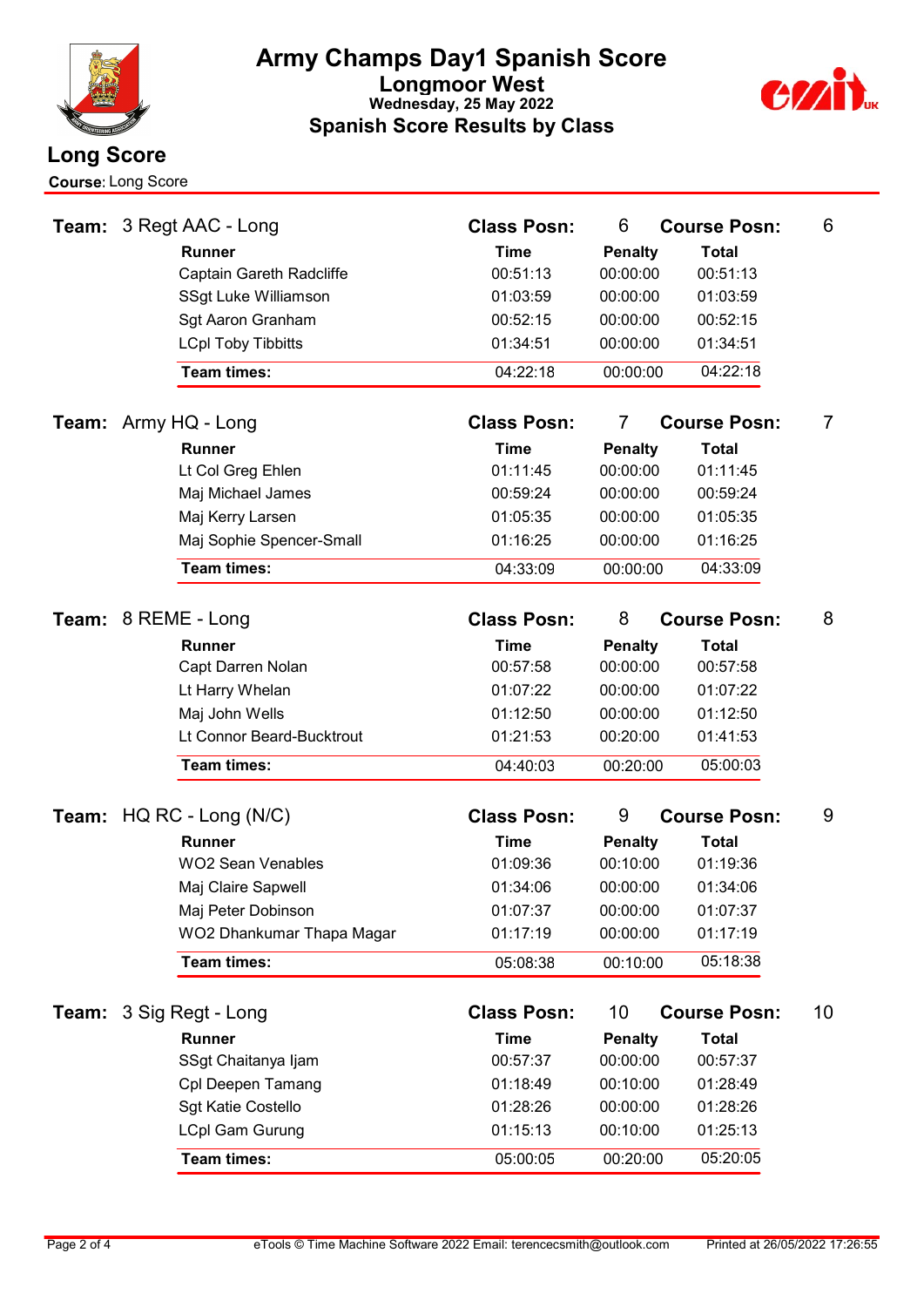

Course:Long Score



| Team:            |             | 1 Sig Regt - Long                                   | <b>Class Posn:</b>      | 11                         | <b>Course Posn:</b>      | 11 |
|------------------|-------------|-----------------------------------------------------|-------------------------|----------------------------|--------------------------|----|
|                  |             | <b>Runner</b>                                       | <b>Time</b>             | <b>Penalty</b>             | <b>Total</b>             |    |
|                  |             | Sig Jamie Morgan                                    | 01:55:49                | 00:00:00                   | 01:55:49                 |    |
|                  |             | WO2 Adam Cook                                       | 01:21:58                | 00:00:00                   | 01:21:58                 |    |
|                  |             | <b>LCpl Jagman Gurung</b>                           | 01:32:14                | 00:00:00                   | 01:32:14                 |    |
|                  |             | Sig Nicolas MacDonald                               | 01:13:50                | 00:00:00                   | 01:13:50                 |    |
|                  |             | Team times:                                         | 06:03:51                | 00:00:00                   | 06:03:51                 |    |
| Team:            | <b>BADO</b> |                                                     | <b>Class Posn:</b>      | 12                         | <b>Course Posn:</b>      | 12 |
|                  |             | Runner                                              | <b>Time</b>             | <b>Penalty</b>             | <b>Total</b>             |    |
|                  |             | Roy Heselden                                        | 01:45:55                | 00:00:00                   | 01:45:55                 |    |
|                  |             | Alan Kersley                                        | 01:24:20                | 00:10:00                   | 01:34:20                 |    |
|                  |             | mr John Harrison                                    | 01:31:58                | 00:00:00                   | 01:31:58                 |    |
|                  |             | Anne Tynegate                                       | 01:38:37                | 00:00:00                   | 01:38:37                 |    |
|                  |             | <b>Team times:</b>                                  | 06:20:50                | 00:10:00                   | 06:30:50                 |    |
| Team: AFC - Long |             |                                                     | <b>Class Posn:</b>      | 13                         | <b>Course Posn:</b>      | 13 |
|                  |             | <b>Runner</b>                                       | <b>Time</b>             | <b>Penalty</b>             | <b>Total</b>             |    |
|                  |             | Lt Douglas Mileham                                  | 01:04:39                | 00:00:00                   | 01:04:39                 |    |
|                  |             | <b>Cpl Darren Davis</b>                             | 01:30:38                | 00:30:00                   | 02:00:38                 |    |
|                  |             | Lt Arthur Blake                                     | 01:40:26                | 00:10:00                   | 01:50:26                 |    |
|                  |             | Lt Sam Seacombe                                     | 01:28:48                | 00:50:00                   | 02:18:48                 |    |
|                  |             | <b>Team times:</b>                                  | 05:44:31                | 01:30:00                   | 07:14:31                 |    |
|                  |             |                                                     | <b>Class Posn:</b>      |                            |                          | 14 |
|                  |             | <b>Team:</b> Upavon Stn (NC)                        |                         | 14                         | <b>Course Posn:</b>      |    |
|                  |             | <b>Runner</b>                                       | <b>Time</b><br>01:20:00 | <b>Penalty</b><br>00:00:00 | <b>Total</b><br>01:20:00 |    |
|                  |             | <b>WO1 Stuart Greening</b><br><b>WO2 Dale Lucas</b> | 01:05:55                | 00:00:00                   |                          |    |
|                  |             | <b>WO1 Glynn Buckley</b>                            | 01:25:47                | 00:00:00                   | 01:05:55<br>01:25:47     |    |
|                  |             | <b>LCpl Reece Devaney</b>                           | 02:04:31                | 02:00:00                   | 04:04:31                 |    |
|                  |             | Team times:                                         |                         |                            | 07:56:13                 |    |
|                  |             |                                                     | 05:56:13                | 02:00:00                   |                          |    |
| Team:            |             | 1 Lancs - Long                                      | <b>Class Posn:</b>      | 15                         | <b>Course Posn:</b>      | 15 |
|                  |             | Runner                                              | <b>Time</b>             | <b>Penalty</b>             | <b>Total</b>             |    |
|                  |             | <b>CSgt Alex Winterburn</b>                         | 01:38:26                | 00:00:00                   | 01:38:26                 |    |
|                  |             | Kgn Kieran Huartson                                 | 01:46:42                | 00:10:00                   | 01:56:42                 |    |
|                  |             | Kgn Harry Thompson                                  | 02:21:35                | 00:40:00                   | 03:01:35                 |    |
|                  |             | <b>LCpl Kieran Cooper</b>                           | 01:48:09                | 00:00:00                   | 01:48:09                 |    |
|                  |             | <b>Team times:</b>                                  | 07:34:52                | 00:50:00                   | 08:24:52                 |    |